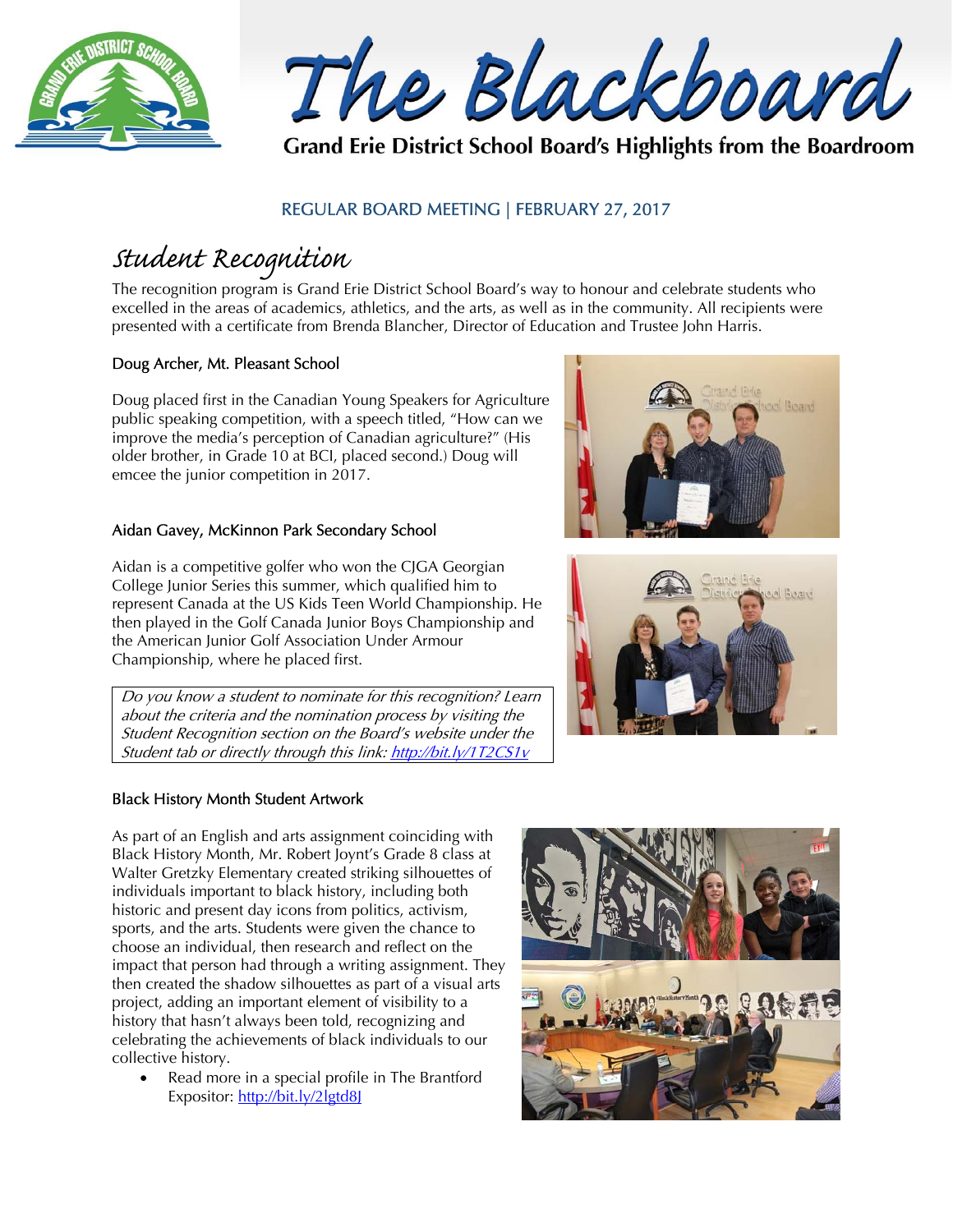#### Learning Commons

Cynthia Gozzard, Delhi Public School, and Kate Johnson McGregor, BCI, presented to the Board about Learning Commons using a dynamic Sway presentation, access here: http://bit.ly/LC-sway

Learning Commons is a departure from the traditional understanding of the role of the school library. The transition to Library Learning Commons is a whole school approach, presenting exciting opportunities for learning multiple literacies and collaboration among teachers, teacher-librarians and students. Within the Learning Commons model, inquiry, project/problem-based learning experiences & MakerSpaces are designed as catalysts for intellectual engagement with information, ideas, thinking, and dialogue. Important components of the Learning Commons space include Physical & Virtual Space, Equitable Access, Learning Partnerships, and Technology to support learning.

 Learn more about a Learning Commons in Grand Erie: http://bit.ly/2lrEIuF

#### Ontario 150

In order to provide opportunities for schools to celebrate and participate in Ontario and Canada's upcoming sesquicentennial, the Ministry of Education has made funding available. The Elementary School Playground Space Enhancement is intended to increase opportunities for students to participate in physical activity by enhancing outdoor activity spaces. Congratulations to the following schools who were successful in accessing funding to enhance their playground space: Cedarland PS, Graham Bell-Victoria PS, Bellview PS, Ecole Confederation, Banbury Heights School, Major Ballachey PS, and Agnes G. Hodge PS.

#### Tekeni Teyohaha:ke Living the Two Row Student Conference

More than 100 students from several Grand Erie secondary schools will attend a student conference on Friday, March 3, 2017 at Pauline Johnson Collegiate & Vocational School. "Living the Two Row" is a full-day conference for both Indigenous and non-Indigenous students and will focus on

topics related to treaties and culture from an Indigenous perspective. Special guests include: Leroy Hill, Haudenosaunee Faith keeper, Lacey Hill, musician, and Rick Monture, Academic Director of Indigenous Students, McMaster University will be in attendance. Students will participate in several learning engagement activities.